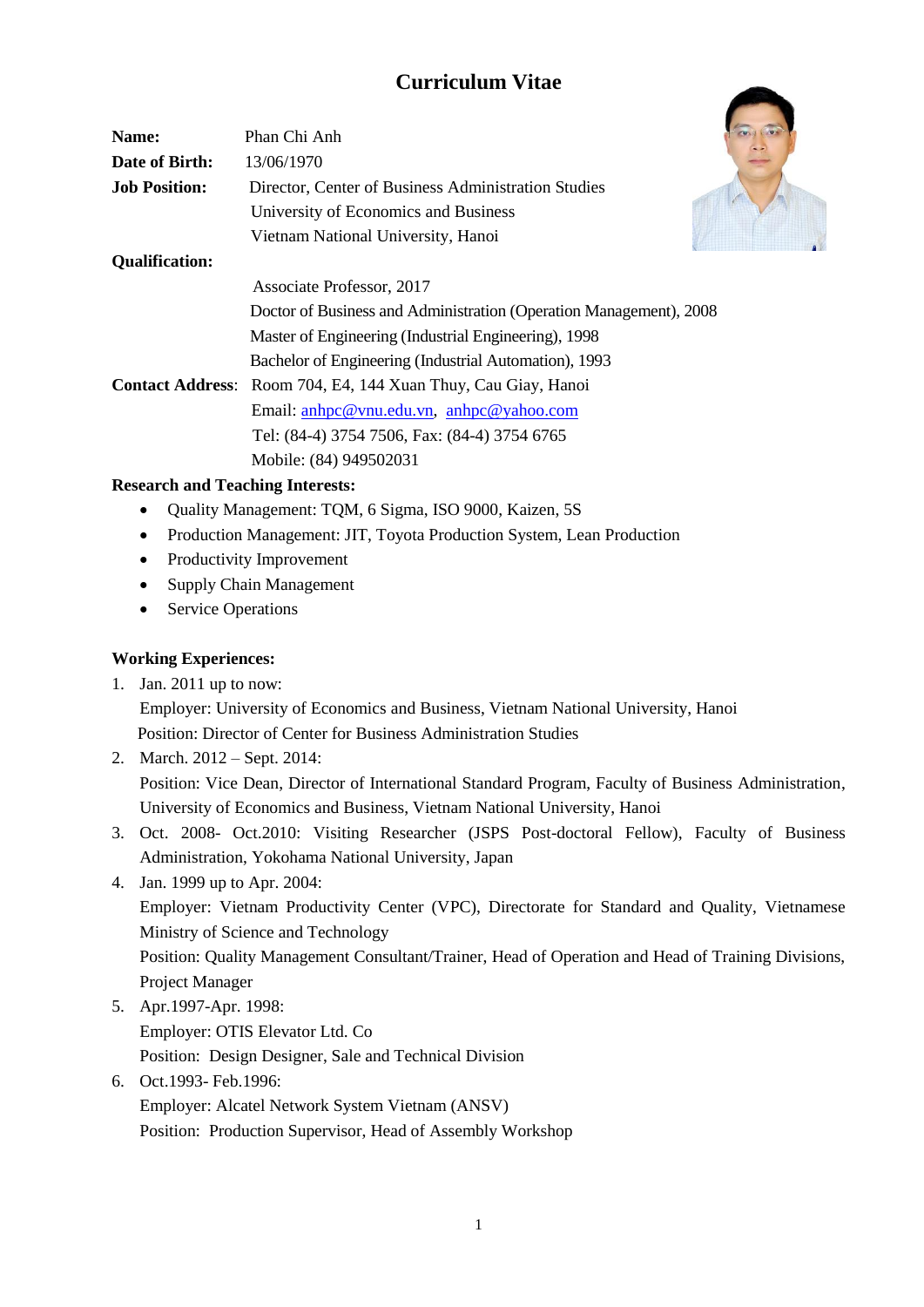### **Education**

- 1. Apr. 2004 Mar. 2008: PhD Program in Business System, International Graduate School of Social Sciences, Yokohama National University (YNU), Yokohama, Japan
- 2. Apr. 1996 Dec.1998: Master Program in Industrial Systems Engineering, Asia Institute of Technology (AIT), Bangkok, Thailand
- 3. Oct. 1988 May 1993: Bachelor Program in Industrial Automation, Hanoi University of Technology (HUT), Hanoi, Vietnam

# **Professional Qualification/Certificates**

- 1. Certificated Lead Auditor ISO 9000 (IRCA, 1999)
- 2. Certificated Lead Auditor ISO 14000 (ERA, 2000)
- 3. Certificated Management Consultant for Productivity Improvement (Asian Productivity Organization APO, Tokyo, Japan, October 2002*)*

## **Participated Training Courses**

- 4. Electronic Devices Assembly (France, Alcatel,10-11/1993)
- 5. Plants Management (France, Alcatel, 4-5/1994)
- 6. Quality Improvement (Japan, Asia Production Organization, 6/1999)
- 7. Productivity Improvement Specialist (Japan, Asia Production Organization, 7/2000)
- 8. SME Management (Singapore, Asia Production Organization, 8/1999)
- 9. Six Sigma Black belt (Japan, Asia Production Organization, 10/2002)
- 10. IT Application (Korea, KOIKA, 4-6/ 2001)
- 11. Productivity Improvement Consultant (Japan, Asia Production Organization, 10/2002)

## **Professional Activities**

- From 1999 to 2004, Managing the consulting and training activities on ISO 9000/14000 application, TQM, 5S Kaizen, continuous improvement at Sanyo, Suzuki, Yamaha, Kayaba, LG, Daewoo, Orion-Hanel, Chinhphong, Vinalines, Bảo Việt, Vinaconex, Vinakip, Eurowindows...
- $\checkmark$  From 2001 to 2004, participated in Productivity development projects hosted by Asia Production Organization: "Mismatch in Labor Market in Asia", "Kaizen Implementation in Vietnamese industry", và "Standards-based management systems implementation in Vietnam industry".
- $\checkmark$  From 4/2005, participated in High Performance Manufacturing (HPM) project conducted in Japan, US, Germany, Austria, Italy, Sweden, Finland, Spain, Korea, Hongkong. Research topics are Quality management and Lean Production.
- $\checkmark$  Since 2005, presented the research papers in 30 international conferences in operations management and decision sciences in US, France, Japan, Canada, China, Taiwan, India
- $\checkmark$  Since 2012, local consultant & advisor for Ministry of Science and Technology, Ministry of Industry and Trade, Central Economics Commission (Vietnam Communist Party)

#### **Awards**

- 1. "Award of Excellence", Yokohama National University, Japan, March 2008
- 2. "Emerging Economies Young Researcher Award", Production and Operations Management Society (POMS), The United States, May 2008

# **Academic Society Memberships**

- 1. Production and Operation Management Society (POMS), The United States
- 2. Decision Sciences Institute (DSI), The United States
- 3. Japan Operation Management and Strategy Association (JOMSA), Japan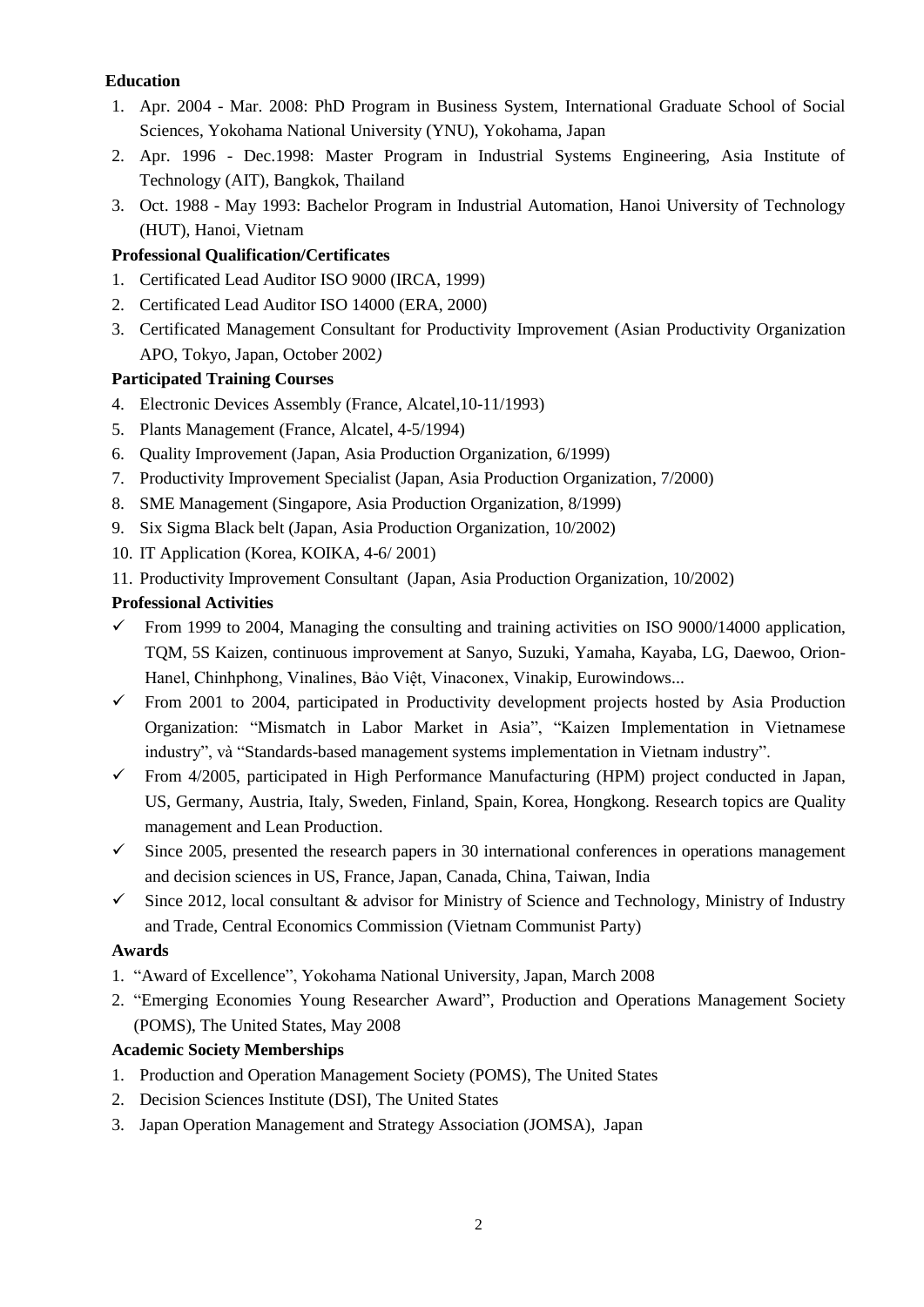#### **Research papers in ISI/Scopus international journals**

- 1. **Phan Chi Anh**, Nguyen Thu Ha, Nguyen Bach Khoa, Lê Thị Tu Anh, Matsui Yoshiki (2019), "Relationship between customer collaboration in supply chain management and operational performance of manufacturing companies", *International Journal of Productivity and Quality Management*, Vol.29, No.3, pp. 372-396.
- 2. **Phan Chi Anh**, Nguyen Anh Hao, Trieu Dinh Phuong, Nguyen Thu Ha, Yoshiki Matsui (2019) ["Impact of supply chain quality management practices on operational performance: empirical evidence](https://www.emerald.com/insight/content/doi/10.1108/SCM-12-2018-0445/full/html)  [from manufacturing companies in Vietnam"](https://www.emerald.com/insight/content/doi/10.1108/SCM-12-2018-0445/full/html), *Supply Chain Management: An International Journal*, Vol.24, No.6, pp.855-871.
- 3. **Phan Chi Anh**, Nguyen Thu Ha, Nguyen Anh Hao, Yoshiki Matsui (2019) Effect of Total Quality Management Practices and JIT Production Practices on Flexibility Performance: Empirical Evidence from International Manufacturing Plants. *Sustainability*, Vol.11, pp. 2071-1050.
- 4. Hoang Trong Hoa, Nguyen Thu Ha, **Phan Chi Anh**, Phan Huy Duong, Le Thai Phong "Continuous Improvement: An Empirical Review in Vietnam", *Economics Bulletin*, Vol. 39, No.2, pp.1202-1214.
- 5. Nguyen Anh Hao, Nguyen Hoang, Nguyen Thu Ha, **Phan Chi Anh**, Yoshiki Matsui (2019) "Empirical study on the role of collaboration in new product development in manufacturing companies", *International Journal for Quality Research*, Vol. 12, No.2. pp. 363-384.
- 6. Nguyen Ngoc Anh, Trieu Dinh Phuong, **Phan Chi Anh**, Matsui Yoshiki (2019) "The relationship between human resource management practices and manufacturing flexibility: empirical evidence from manufacturing companies in Vietnam", *International Journal of Productivity and Quality Management*, Vol.26, No.4, pp. 394-416.
- 7. Nguyen Hue Minh, **Phan Chi Anh**, Yoshiki Matsui (2018) "Supply chain management in developing countries: empirical evidence from Vietnamese manufacturing companies", *International Journal of Productivity and Quality Management*, Vol. 24, No. 4, pp.566–584.
- 8. Nguyen Thu Ha, Nguyen Hoang, Nguyen Duc Nhan, **Phan Chi Anh** (2018) "Determinants for Customer Satisfaction and Customer Loyalty in Vietnamese Life Insurance setting", *Sustainability*, Vol. 10, No. 4, pp.1151.
- 9. Nguyen Hue Minh, **Phan Chi Anh,** Yoshiki Matsui (2018) "Contribution of Quality Management Practices to Sustainability Performance of Vietnamese Firms", *Sustainability*, Vol. 10, No.2, pp.375.
- 10.Nguyen Anh Hao, Nguyen Hoang, Nguyen Thu Ha, **Phan Chi Anh**, Yoshiki Matsui (2018) "Empirical study on the role of collaboration in new product development in manufacturing companies", *International Journal for Quality Research*, Vol. 12, No. 2, pp.363-384.
- 11.**Phan Chi Anh**, Nham Phong Tuan, Hoang Trong Hoa (2017) "Relationship between manufacturing strategy and firm performance: the empirical study of Vietnamese manufacturing plants", *Economic Annals-XXI*, Vol. 166, No. 7/8, pp41-45.
- 12.Ayman Bahjat Abdallah, **Phan Chi Anh**, Yoshiki Matsui (2016) "Investigating the Effects of Managerial and Technological Innovations on Operational Performance and Customer Satisfaction of Manufacturing Companies", *International Journal of Business Innovation and Research*, Vol. 10, No. 2/3, pp. 153-183.
- 13.**Phan Chi Anh,** Minh Hue Nguyen, Hoa Vu Mai Luong, Yoshiki Matsui (2016), "ISO 9000 implementation and performance: empirical evidence from Vietnamese companies", *International Journal of Productivity and Quality Management*, Vol. 18, No. 1, pp. 53-77.
- 14.**Phan Chi Anh**, Nham Phong Tuan (2015) "Impact of service quality on customer satisfaction of automated teller machine service: case study of a private commercial joint stock bank in Vietnam," *Business: Theory and Practice*, Vol.16, No.3, pp 280-289.
- 15.Jing Zeng, **Phan Chi Anh,** Yoshiki Matsui (2015) "The impact of hard and soft quality management on